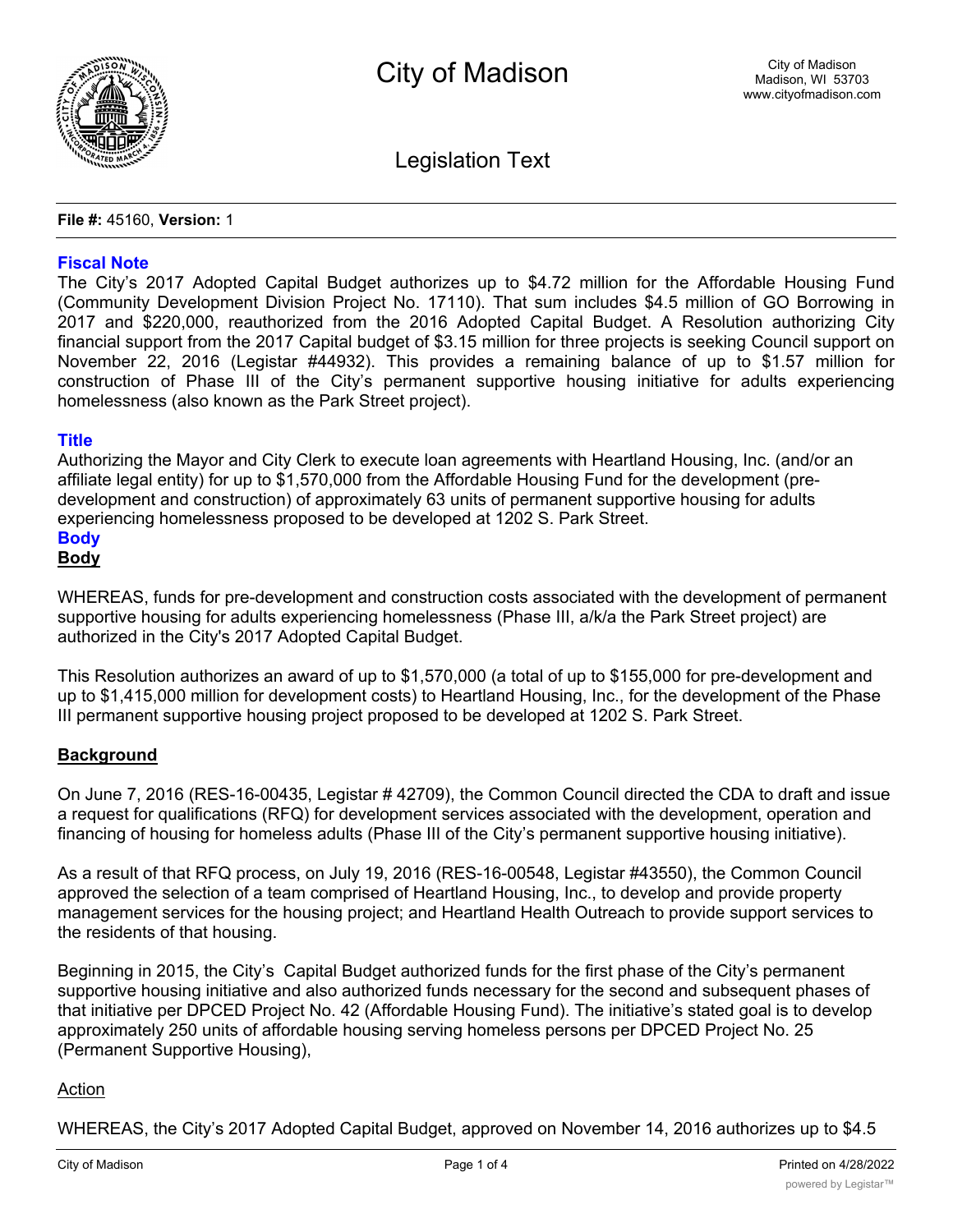million for the Affordable Housing Fund (Community Development Division Project No. 17110). That sum includes funds to support the development of a third phase of the City's permanent supportive housing initiative for homeless adults, Phase III is also known as the Park Street project; and

WHEREAS, the 2016 Adopted Capital Budget's Affordable Housing Fund includes a balance of \$70,000 that is also available to support the development of affordable housing and/or permanent supportive housing.

NOW, THEREFORE BE IT RESOLVED that the Mayor and Common Council hereby authorize a total allocation of up to \$1,570,000 from the CDD's Affordable Housing Fund (\$1.5 million in 2017 AHF funds plus \$70,000 in 2016 AHF funds) to Heartland Housing, Inc., and/or an affiliate legal entity ("Heartland"), to support the proposed permanent supportive housing development at 1202 S. Park Street; and,

BE IT FURTHER RESOLVED, that up to \$155,000 of this allocation shall be made available to Heartland Housing to be used for pre-development activities under the following terms:

# **Form of Loan**

- a) The purpose of the Loan is to provide predevelopment financing that will enable Borrower to pay certain predevelopment costs associated with the project (e.g., securing site control and, architectural, legal, permits and other fees); and
- b) The loan shall be evidenced by a promissory note made by developer payable to the City in the amount equal to the loan at zero percent (0%) interest; and
- c) The loan shall be forgivable in the event that the developer fails to secure tax credits, except if the developer fails to apply for tax credits; and
- d) A twelve percent (12%) interest rate will apply in the case of default.

## **Events of Default**

- a) Borrower fails to make any payment of principal of or interest on the Note within ten (10) days after the date on which such payment is due; or
- b) Borrower fails to observe or perform any other term, covenant, undertaking or agreement contained in this Agreement or any other Loan Document, and such failure continues unremedied for a period of thirty (30) days after written notice has been given to Borrower by Lender, or, if such failure is not reasonably capable of being remedied within such period of thirty (30) days, Borrower has not commenced remedial action or is not proceeding with diligent efforts to remedy such failure; or
- c) Any representation or warranty made by Borrower, in this Agreement or the other Loan Documents, or any statement or representation made in any certificate, report or opinion delivered pursuant to this Agreement or the other Loan Documents, proves to have been false, misleading or incorrect in any material respect when made or deemed made; or
- d) Borrower becomes insolvent, or fails or ceases to pay its debts as they mature or makes an assignment for the benefit of creditors or files a petition in bankruptcy or is adjudicated insolvent or bankrupt, or petitions or applies to any tribunal for the appointment of any receiver or any trustee, or commences any proceeding under any reorganization, arrangement, readjustment of debt, dissolution or liquidation law or statute of any jurisdiction, whether now or hereafter in effect, or any such proceeding is commenced against Borrower that is not dismissed within a period of sixty (60) days, or Borrower, by any act indicates its consent to, approval of, or acquiescence in any such proceeding or the appointment of any receiver of or any trustee for it or any substantial part of its property, or suffers any such receivership or trusteeship to continue undischarged for a period of sixty (60) days; or
- e) Any material adverse change occurs in the financial condition of Borrower that Lender in its reasonable judgment believes may materially adversely affect the ability of Borrower to repay the Note or the ability of Borrower to perform their respective obligations under this Agreement or the other Loan Documents and Lender is not provided with reasonably satisfactory evidence to the contrary or Collateral sufficient to reduce the risk within thirty (30) days following notice to Borrower; or
- f) A default occurs (and continues beyond any applicable notice and cure period) under any portion of the Construction Financing or under the terms of any instrument or document or document or document  $\alpha$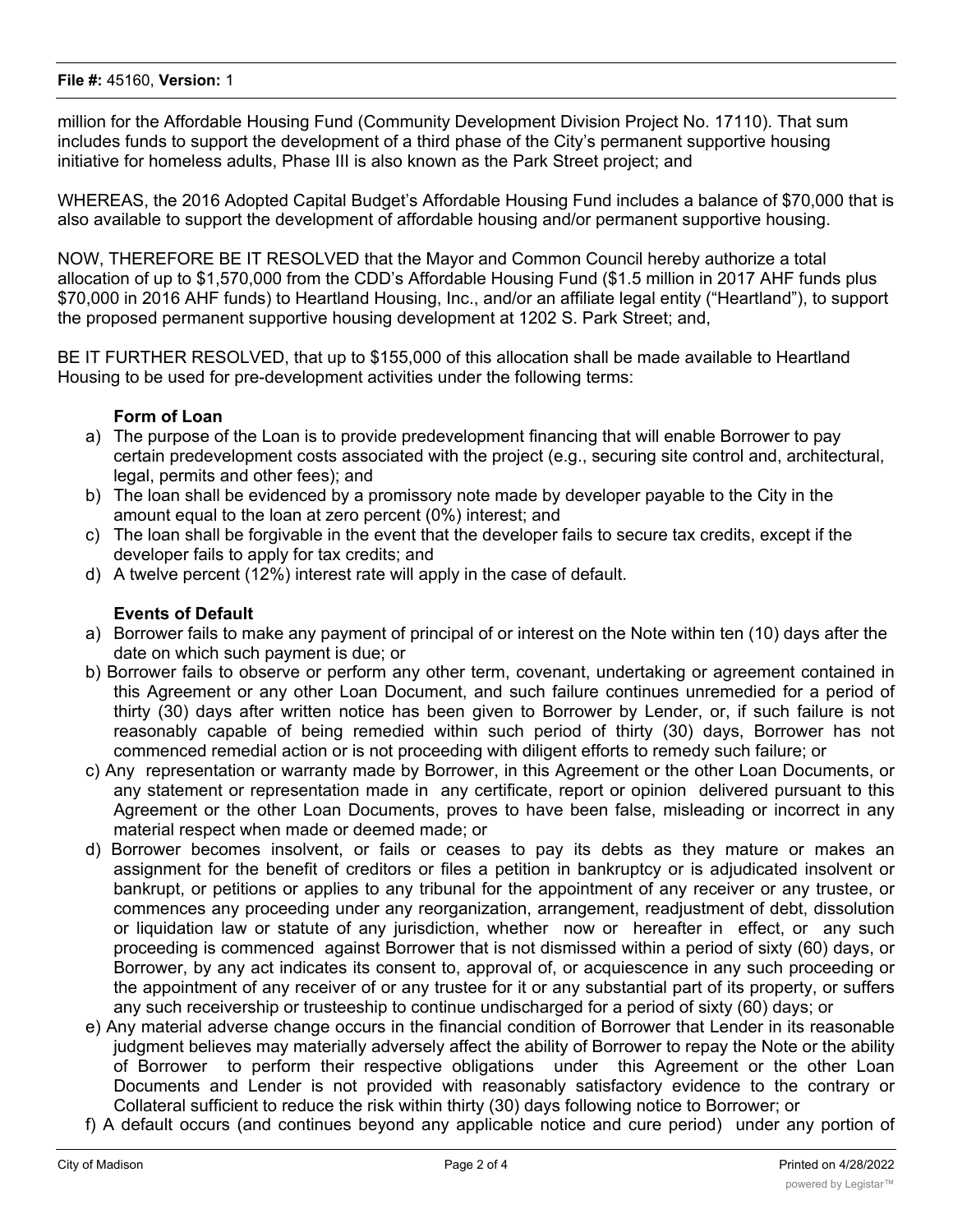the Construction Financing or under the terms of any instrument or document evidencing or securing, or otherwise executed or delivered in connection with, any portion of the Construction Financing, or any portion of the Construction Financing is terminated, canceled, withdrawn, or reduced for any reason and such action is likely to have a material adverse effect on Borrower's ability to obtain Construction Financing; or

- g) A default occurs (and continues beyond any applicable notice and cure period) under any other loans now or financing now or in the future provided to Borrower or Lender or under the terms of any instrument or document evidencing or securing, or otherwise executed or delivered in connection with, any other loans or financing now or in the future provided to Borrower or Lender; or
- h) Borrower fails to apply for Section 42 tax credit financing of the Project on or before February 3, 2017.

## **Assignment**

- a) Lender may assign or otherwise transfer its rights under this Agreement at any time or times, in its sole and absolute discretion, without any prior approval or consent from Borrower; and any holder or holders of the Note or other Loan Documents shall be deemed an assignee of such rights. Lender agrees to notify Borrower of any assignment or transfer within ten (l0) business days after the effective date of such assignment or transfer; provided, however, that the failure to give such notice shall not invalidate in any way any assignment or transfer.
- b) Borrower may assign its rights and delegate the performance of its obligations under this Agreement to its assign. Borrower shall provide to Lender an executed copy of such assignment within ten (10) business days of its effective date.

## **Material Changes - developer shall not**

- a) Permit or enter into any modification or amendment to its certificate of limited partnership or limited partnership agreement or articles of organization or operating agreement, as applicable, if such modification or amendment is likely to materially adversely affect City's ability to collect on the Note; or
- b) Dissolve, liquidate, consolidate with, merge into, or form a partnership or joint venture with, any corporation or other organization, or otherwise acquire all or substantially all of the assets, capital stock, or properties of any corporation or other organization.
- c) City agrees and acknowledges that the developer intends to add an investor member to its ownership structure, which will be documented by amending and restating the developer's operating agreement. Developer represents and warrants that such modification/amendment will not materially adversely affect City's ability to collect on the Note.

BE IT STILL FURTHER RESOLVED that up to \$1,415,000 shall be provided to Heartland for development activities, upon the following terms:

## **Form of Loan**

- a) The assistance be a 0% interest, long-term deferred loan payable upon sale or change in use of the property; and
- b) The developer shall apply the proceeds of the Loan to the expense of acquiring, constructing and/or rehabilitating the property which includes no fewer than 60 units to be used as affordable housing for income eligible households as specified above.
- c) The disbursement of City funds continues to remain contingent upon each project developer demonstrating that it has secured financing sufficient to complete the project, including LIHTC's; that it has received from the City all necessary land use and permit approvals; and that it has satisfied any other City requirements or documentation, including commitment to a 30-year period of affordability; and
- d) The Loan will be secured by a subordinate mortgage, note and Land Use Restriction Agreement; and
- e) The Loan Agreement will be in full force and effect until the loan is repaid or at the expiration of the period of affordability, whichever is longer.